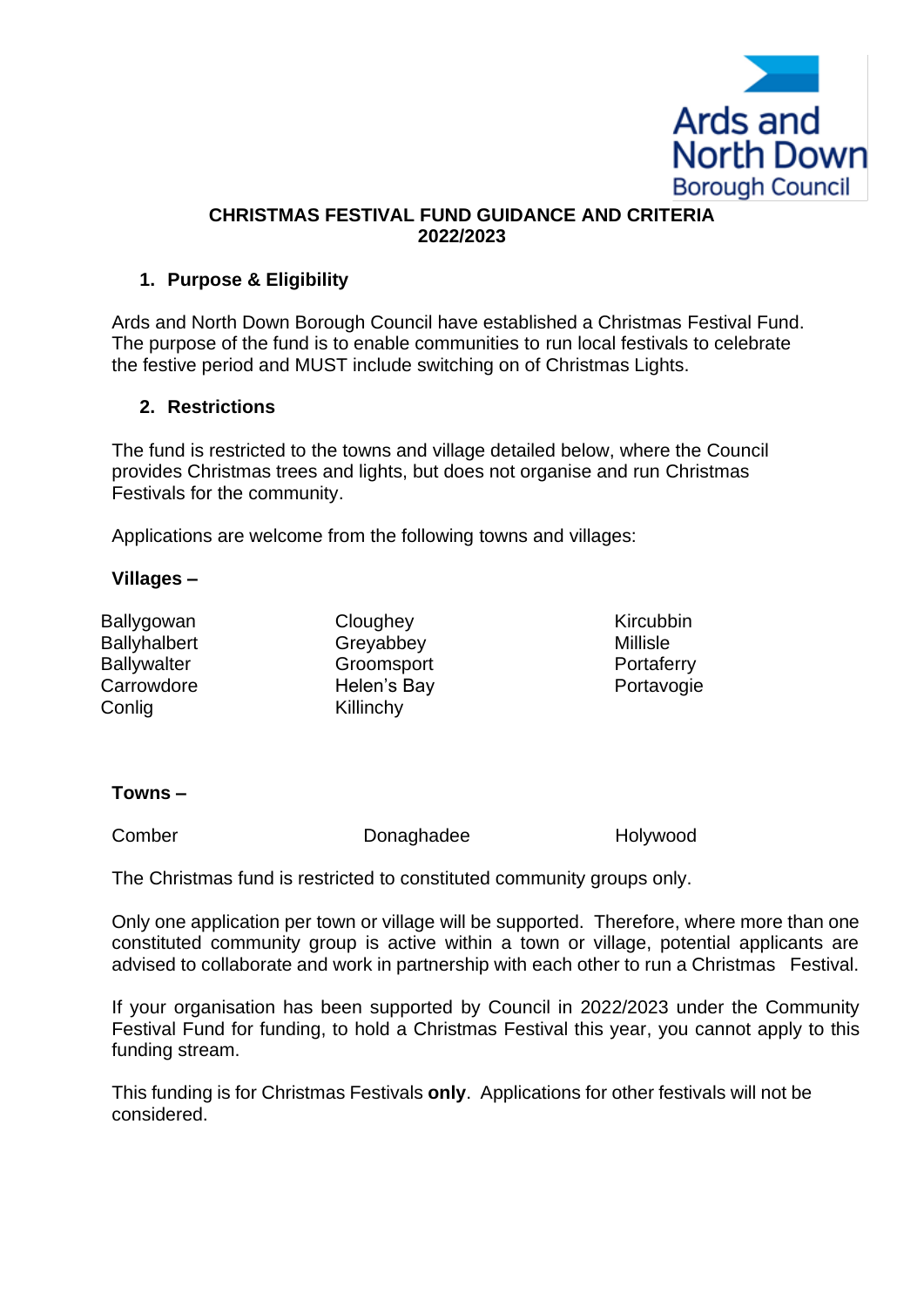

# **3. Time frame**

The Christmas Festival applications will be open once a year with the opportunity to apply for up to £1000 for Villages and £3000 for towns (as listed above), subject to funds being available. They shall be advertised in the local press and on the council's website. Please do not alter the layout/format of the application for in anyway as this may result in your application not being scored.

Opening/closing dates – **09 May 2022 – 6th June 2022 at 4pm** for local festivals/Christmas light switch on taking place from 1<sup>st</sup> November to 31<sup>st</sup> December 2022.

The Council will also notify those groups/organisations registered on the Community Information Register. If you require this information in an alternative format, please contact [communitygrants@ardsandnorthdown.gov.uk](mailto:communitygrants@ardsandnorthdown.gov.uk) 

Council officers **will not** complete application forms on behalf of applicants.

## **4. Financial Information**

80% of the total funding awarded to successful applicants will be issued upon approval, subject to the submission of the organisations bank details if this information is not already held by the Council. All applicants will be required to submit original invoices, receipts, and bank statements in order to verify all funding awarded. The balance of total funding (20%) will be released upon full verification and approval of the total value of the award. If this information is incomplete or not provided or the funding is not spent in line with approved costs, the funding must be repaid to council. **The maximum amount available is £1000 for villages and £3000 for towns, per group per application.**

#### **5. Exclusions**

The Community Festivals Fund will not provide funding for the following activities:

- Individuals
- Political organisations
- festivals taking place outside the Ards and North Down area;
- festivals of a commercial nature, organised to make a profit;
- trade or professional conferences/conventions;
- festivals that are primarily fundraising events, are heavily branded with charity branding or deploy potential sources of income from a festival to a charity;
- awards ceremonies or industry events;
- residential courses and associated events;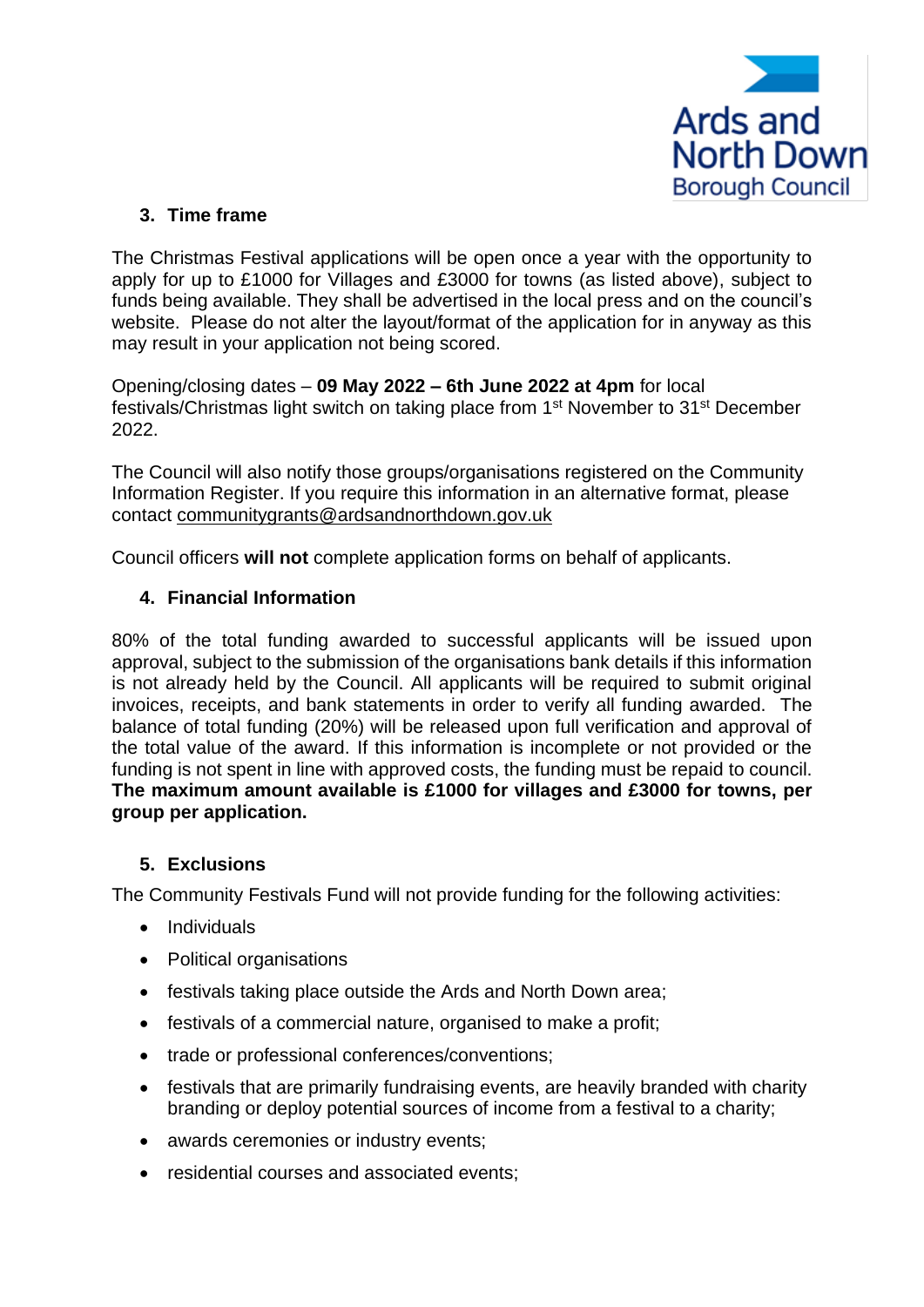

- festivals that are social events for an organisation:
- primarily tourism focused events where the organisation cannot demonstrate significant community involvement;
- retrospective festivals/events that have already taken place; and
- festivals/events which conflict with any Council run festival/event.
- Sports clubs
- Non-constituted community groups
- Communities of interest

In addition to the above exclusions, examples of eligible and ineligible expenditure are outlined below:

| <b>Eligible expenditure</b>                                                                | Non-eligible expenditure                                                                            |
|--------------------------------------------------------------------------------------------|-----------------------------------------------------------------------------------------------------|
| Insurance for the festival (day or<br>period of time the festival happens)                 | Gratuities, gifts and prizes                                                                        |
| <b>Venue Hire</b>                                                                          | Charitable donations                                                                                |
| Entertainment costs -<br>Such as: Bouncy Castles, face<br>painters, balloon modelling etc. | Cash payments unsupported by an<br>appropriate petty cash system or<br>committee expenditure forms. |
| <b>Equipment hires</b>                                                                     | General running costs                                                                               |
| Catering                                                                                   | Any costs not approved by the<br>assessment panel                                                   |
| Advertising and marketing                                                                  | Any costs not in the application form                                                               |
| Printing                                                                                   | Alcohol                                                                                             |
| Administration related to the festival<br>(stationery, postage etc)                        | Staff salaries/Professional fees                                                                    |

## **6. Cooperate Grants Policy**

Completed application forms and supporting documentation should be submitted to the Community Development Service Unit by the closing date: 06 June 2022 @4pm.

# Please note: **Late or incomplete applications will not be considered**